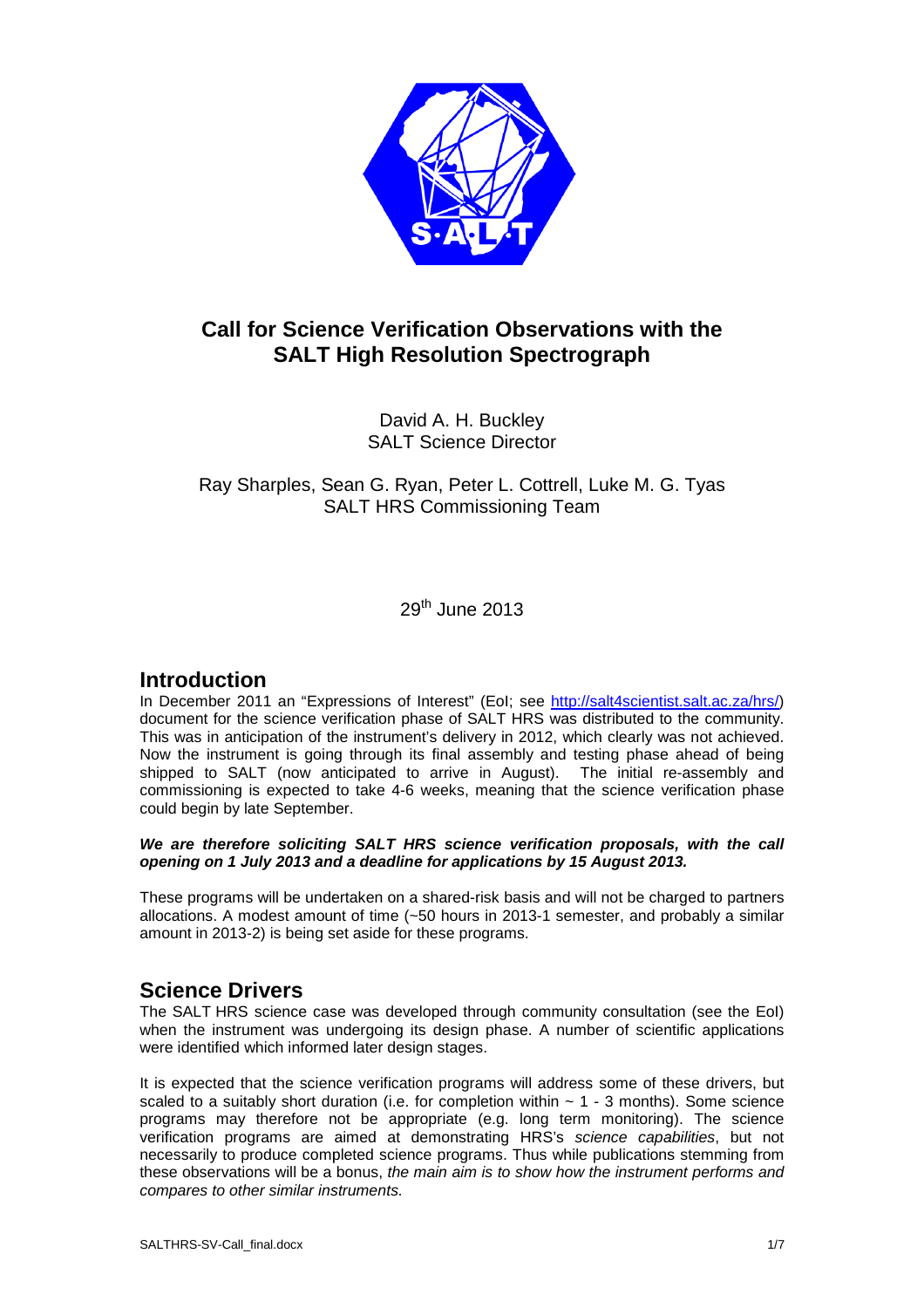Submitted proposals will therefore be vetted in terms of the above requirement by the HRS commissioning team in consultation with SALT Astronomy Operations.

## **Description of Operational Modes**

### **Low-Resolution Mode (with Nod and Shuffle)**

The lowest resolving-power,  $R = 16000$  configuration should be seen as a specialist mode. This configuration offers the same fibre input diameter as the  $R = 37000$  mode but with two beneficial differences: nominally 1.4× higher throughput because the fibre output is not image-sliced (hence the coarser resolution), and the opportunity to use nod-and shuffle for improved sky subtraction. The nod-and-shuffle operation samples two different sky fields on either side of the target, for half of the total exposure time in each case. It ensures that object and sky spectra can be extracted from the same pixels on the CCD. In addition, the starlight falls on two different regions of the CCD (corresponding to the two fibre positions) and hence benefits from a SQRT(2) reduction in the impact of residual flat-field noise, but without an increase in read-noise.

This improvement in sky sampling and reduction in flat-field residuals will benefit observations of the faintest targets requiring the lowest resolving power. Examples where the lowest resolving power may be tolerable and where the improved background sampling might be beneficial include spectroscopy of diffuse interstellar bands against lines of sight to distant stars or quasars, and molecular band analyses of stars in Local Group galaxies.

#### **Medium Resolution Mode**

The  $R = 37000$  mode is expected to be the most commonly used SALT HRS mode. It has adequately high resolving power for many projects but with a larger fibre diameter and larger throughput than the  $R = 65000$  mode. Studies of objects whose intrinsic line widths are broader than two resolution elements of the  $R = 65000$  mode, such as rotating stars (e.g. most O and B stars), stars in which the Balmer line strength measurements are the principal aims, and studies of molecular bands at medium resolution are likely to benefit from the resolving power vs throughput trade-off available in this mode.

#### **High Resolution Mode**

The  $R = 65000$  mode is likely to be selected only by those projects for which the lower throughput compared to the  $\overline{R}$  = 37000 mode is more than offset by the greater resolving power. One such category of observations will be studies of line profiles in investigations of stellar atmosphere dynamics, resolving closely spaced lines, or the study of absorbing structures in the interstellar or intergalactic medium at the highest velocity resolution. Studies that benefit from fine sampling of the stellar line profiles, such as the most precise radial velocity work, will also utilise this resolving power. Recall, however, that the wavelength stability of the instrument as a whole will be much higher than in traditional non-vacuum spectrographs, and astronomers may find they can achieve adequate velocity accuracy even at  $R = 37000$  because of the improved systematics compared to other spectrographs.

#### **High Stability Mode**

The high stability mode is optimised for precision radial velocity measurements and will be implemented at  $R = 65000$ , because of the importance of adequately sampling the line profiles in order to achieve sub-resolution element accuracy. (An error of  $0.5 \text{ m s}^{-1}$ corresponds to  $10<sup>-4</sup>$  of a resolution element!). The light path includes a 'double scrambler' to improve the radial scrambling of the fibres and reduce the spectral shifts due to the star moving on the input face of the fibre. In this mode it is also possible to place an iodine cell in the beam (both channels) to provide a superimposed set of wavelength reference lines in the 500-620 nm range, or to illuminate the second (sky) fibre with an internal Th-Ar calibration source to obtain a simultaneous wavelength calibration. The efficiency of this mode is therefore expected to be ~50% - 70% of the normal high resolution mode and would normally only be used where this level of wavelength stability is essential. It should be noted that at the time of science verification, the iodine cell might not have been fully characterised (i.e. no Fourier Transform Spectrometer spectra available, only the commonly available generic iodine atlases).

#### **Calibration**

Wavelength calibration for the first three modes will be undertaken using the SALT Calibration System and consist of a set of Th-Ar hollow-cathode lamp spectra obtained through both fibres. These calibrations will normally be taken during the day. Spectrophotometric standard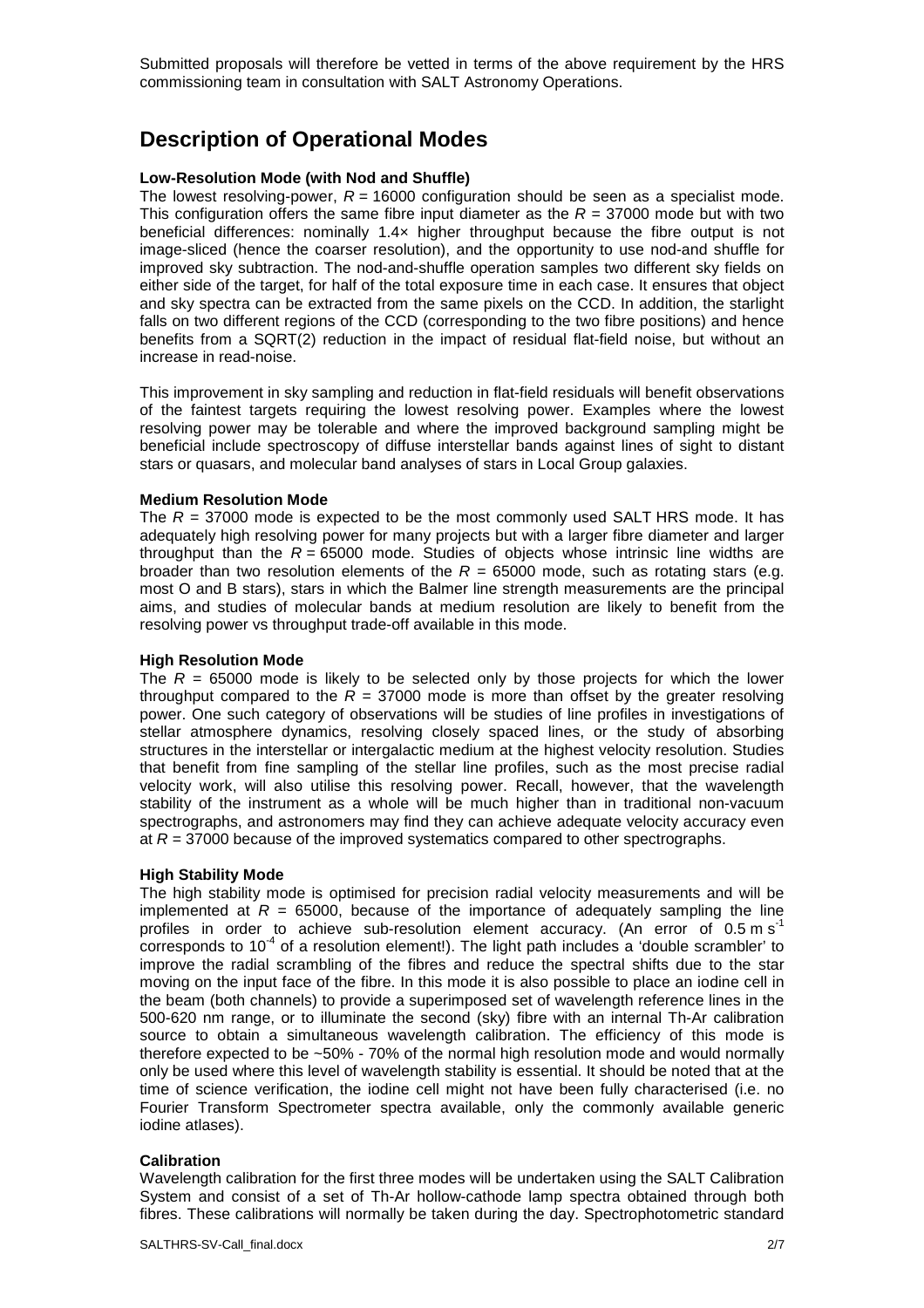stars will normally be observed during twilight (at no cost), although they can be requested (as indeed can other standards or calibrators) at other times during the night, which will be charged for.

SALT HRS is equipped with an exposure meter, which is available for use in all four operational modes. Time-indexed photon counting data should therefore be available for use.

| Parameter                                              | <b>HR Mode</b> | <b>MR Mode</b> | <b>LR Mode</b> | <b>HS Mode</b> |
|--------------------------------------------------------|----------------|----------------|----------------|----------------|
| <b>Features</b>                                        |                |                |                |                |
| <b>Fibre diameter (arcsecs)</b>                        | 1.56           | 2.23           | 2.23           | 1.56           |
| Slit width (arcsecs)                                   | 0.355          | 0.710          | 1.673          | 0.355          |
| <b>Image slicers</b>                                   | 3 slices       | 3 slices       | No             | 3 slices       |
| <b>Blue arm resolution</b>                             | 64400          | 36600          | 16200          | 64400          |
| <b>Red arm resolution</b>                              | 69200          | 37300          | 16200          | 69200          |
| <b>Blue arm transmission</b><br>(total %) at $450$ nm* | 2.8            | 3.0            | 6.8            | 1.7            |
| <b>Red arm transmission</b><br>(total %) at 750nm*     | 4.2            | 4.5            | 9.8            | 2.5            |
| <b>Fibre mode scrambling</b>                           | No.            | No.            | No             | Yes            |
| <b>Options</b>                                         |                |                |                |                |
| <b>Nod &amp; Shuffle</b>                               | <b>No</b>      | No.            | Optional       | <b>No</b>      |
| lodine cell**                                          | N <sub>o</sub> | No.            | No             | Optional**     |
| Simultaneous ThAr**                                    | No.            | No.            | No.            | Optional**     |
| Total photon count***                                  | Yes            | Yes            | Yes            | Yes            |

**Table 1. Summary characteristics and efficiency predictions** 

\* These efficiency values include telescope, fibre/slit losses and spectrograph throughput, which represent throughput predictions based both on theory and include actual performance measurements of some sub-systems, where possible. They are therefore subject to update in the near future when 'end-to-end' measured data becomes available for the spectrograph as a whole.

\*\* Note that the Iodine cell and simultaneous ThAr feed cannot be used simultaneously.

\*\*\* From exposure meter.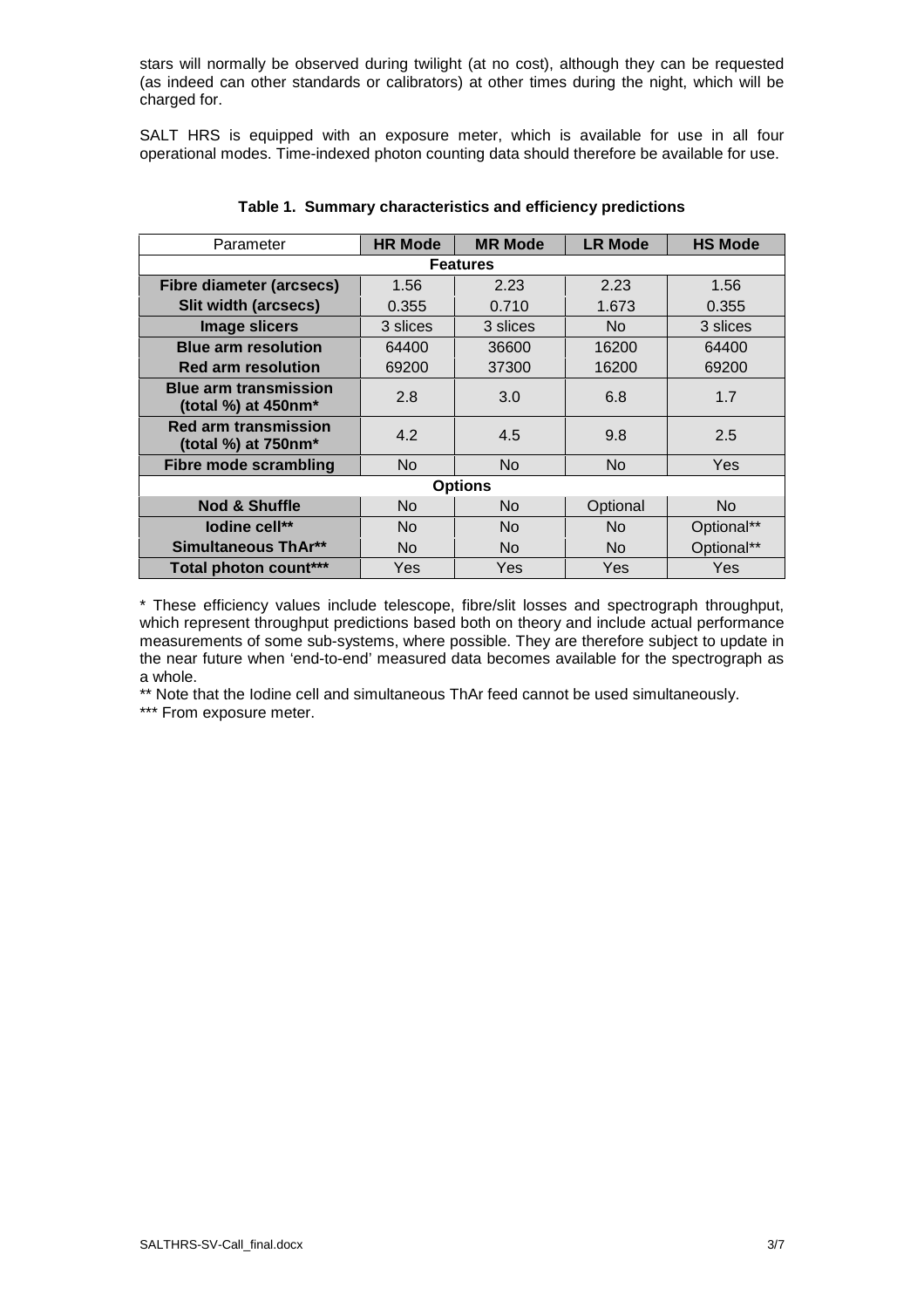

Figure 1. The expected signal to noise ratio (S/N) of SALT HRS as a function of stellar visual magnitude  $(m_v)$ . The calculations are for wavelengths of 460 (blue arm) and 725 nm (red arm) and the low (R~16,000), medium (R~35,000) and high (R~65,000) spectral resolving powers. A blackbody object with surface temperature of 5500K, 2 arcsec FWHM seeing at the fibre input, exposure time of 1800 sec and a telescope airmass of 1.3 are assumed. The sky brightness is calculated assuming the moon to be at first quarter. The extracted half-resolution element at the échelle blaze peak. . The calculations are for wavelengths of 460 (blue arm) and 725 n<br>-16,000), medium (R~35,000) and high (R~65,000) spectral resolv<br>pject with surface temperature of 5500K, 2 arcsec FWHM seeing , exposure time of 1800 sec and a telescope airma<br>tness is calculated assuming the moon to be at fir<br>cted half-resolution element at the échelle blaze peak. S/N is for each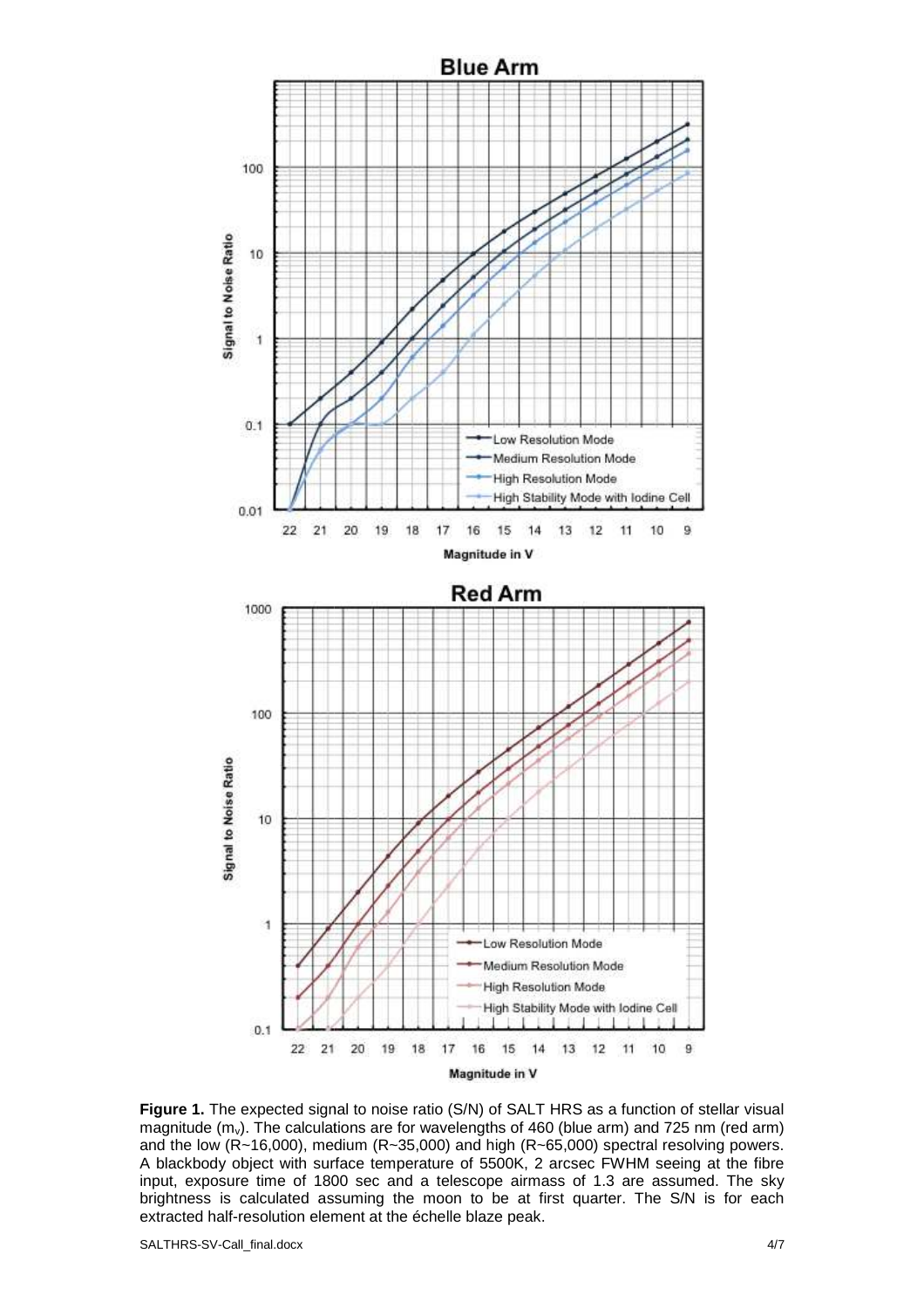

Figure 2. Wavelength coverage for the blue (top) and red (bottom) arm of SALT HRS. Key spectral features are noted on each image.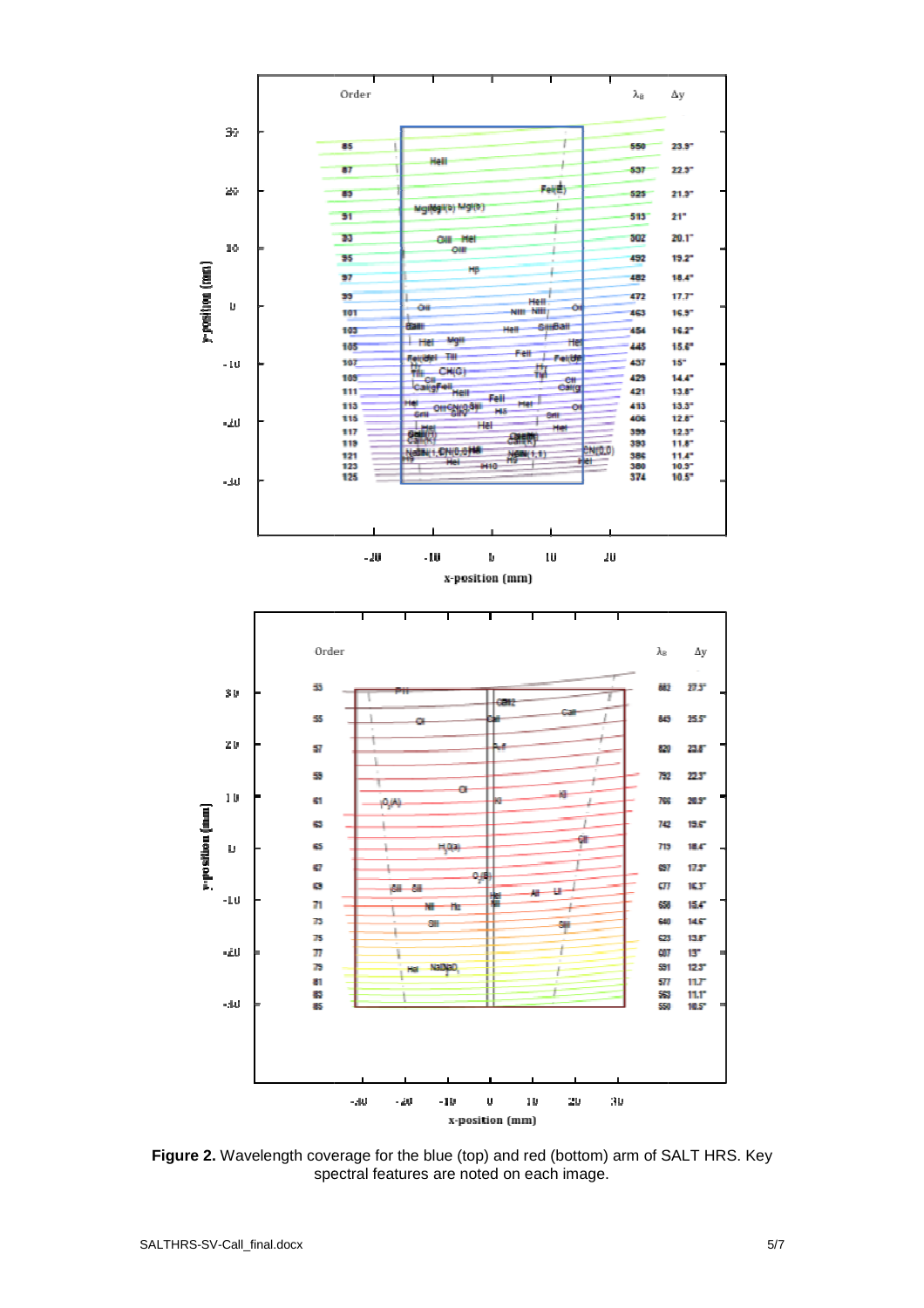# **Call for Science Commissioning Programs**

SALT is pleased to make this call for expressions of interest from members of the SALT user community for observations to be made during the science verification phase. Proposals should be submitted using the SALT proposal tool (PIPT) by 15 August 2013. This will be the same Phase 2 procedure as for the existing instruments, SALTICAM and RSS. The tool will be updated by 1 July to allow the required HRS parameters to be entered.

### Note that the "commissioning" button should be clicked when the proposal is generated.

As for Phase 1 proposals for SALTICAM and RSS, part of the required information is provided in form of a pdf file. Word, OpenOffice and LaTeX templates for this file can be downloaded from http://salt4scientist.salt.ac.za/phase-i-proposal-templates/.

The proposal should contain the following information, some of which will be entered into the PIPT, and some in the supporting PDF file (scientific & technical justification, immediate objectives):

- name of proposers, email addresses, and their institutions
- resolving power required and whether special modes are required (e.g. nod and shuffle at  $R = 16,000$ ; iodine cell; simultaneous ThAr)
- targets, which must be available in the latter part of 2013/early 2014 (i.e. for semesters 2013-2 and 2014-1)
- observation times, not exceeding 25,000 s in total, for the proposal (inclusive of overheads)
- calibration requirements (especially any non-standard calibrations)
- scientific and technical case for the observations and a statement of why these observations would be a good test or demonstrator of HRS capabilities (in Sections 11 – 13 of the proposal form)
- confirmation that the proposers reasonably expect to have the resources and the time to conduct the scientific analysis of any science verification observations and feedback to SALT and the HRS development team on the outcome of the observations within four weeks of receiving the data.

Data taken during the Science Verification phase will be made available for use by the HRS development team, SALT operations and others within the SALT consortium for the purposes of examining or reporting on the performance of the instrument. They will be placed on an accessible FTP site.

The Science Verification phase will be limited to the extent necessary to prove the performance of the instrument, with an expectation of allocating ~100 hours in total during 2013 Semester 1 & 2 (from late Sep 2013 – 30 Apr 2014).

Programs accepted for Science Verification will not be charged for, as in previous commissioning calls.

Proposals will be assessed by a panel established by the SALT Science Director specifically for the HRS science verification phase, having regard to the suitability for the projects for testing, proving and demonstrating the capabilities of HRS, and to their greater scientific merit. The panel will consist of the HRS Principal Investigator and Science Advisor and other members of the HRS commissioning and operations teams.

More information and FAQs regarding the proposal process can be found on http://salt4scientist.salt.ac.za/, and any questions should be directed to salthelp@saao.ac.za.

### **Software for planning and creating the proposal**

As mentioned above, the proposal needs to be created with the PIPT, which can be downloaded from http://salt4scientist.salt.ac.za/pipt/. A version including HRS will be available from 1 July.

SALTHRS-SV-Call\_final.docx 6/7 In addition, a simulator tool for planning your HRS observations will be available from 1 July. This tool will work in the same manner as the existing simulator tools for RSS and SALTICAM. It will give an estimate of the expected SNR across the wavelength range of HRS for a spectrum you supply. You will be able to download the HRS Simulator from http://salt4scientist.salt.ac.za/simulators-and-other-tools/.